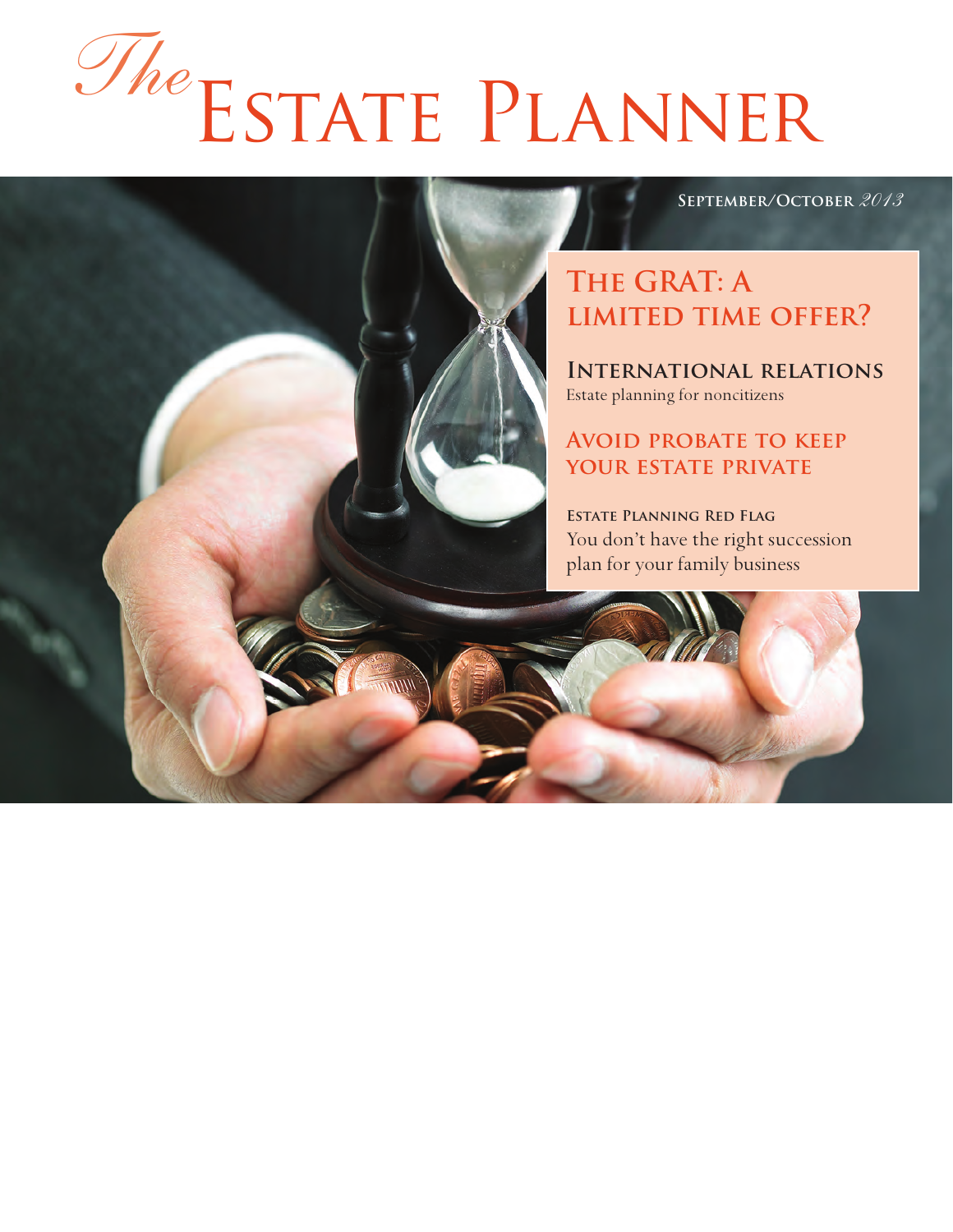# **The GRAT: A limited time offer?**

*G*<br>*G*<br>tra The grantor retained annuity trust (GRAT) has long been a popular tool for transferring wealth while minimizing or even eliminating gift and estate taxes. GRATs are particularly effective when interest rates are low, as they are now.

> In recent years, however, some lawmakers have introduced legislation that would water down the benefits of GRATs in an effort to boost tax revenues. So far, these efforts have failed, but interest in such legislation remains high.

> If you're considering one or more GRATs as part of your estate planning arsenal, now may be the time to pull the trigger, before Congress reduces their firepower.

#### **How GRATs work**

A GRAT is an irrevocable trust designed to hold appreciating assets, such as closely

held business interests, stock or real estate. You make a one-time contribution of assets to the trust in exchange for an annuity during the trust's term. Typically, the annuity is a fixed dollar amount or a fixed percentage of your initial contribution's value.

*Because a GRAT is a "grantor trust," you, as grantor, remain responsible for taxes on any income generated by the trust assets.*

At the end of the trust's term, the remaining assets pass to your children or other beneficiaries. Because a GRAT is a "grantor trust," you, as grantor, remain



responsible for taxes on any income generated by the trust assets. This is an advantage, because it allows the trust assets to grow and compound tax-free without being eroded by income taxes.

Here's the key to a GRAT's tax-saving power: When you contribute assets to the trust, their value for gift tax purposes is equal to the present value of your beneficiaries' expected remainder interest. That value is determined by using the Section 7520 rate, which is the *presumed* rate of return earned by the trust's assets during the GRAT's term. Because the Sec. 7520 rate is conservative — recently, it's been in the 1% to 1.4% range — it tends to produce relatively low gift tax values.

If you set the annuity amount high enough, you can even "zero out" a GRAT — that is, produce a remainder interest of zero, resulting in zero gift tax liability. If the trust assets outperform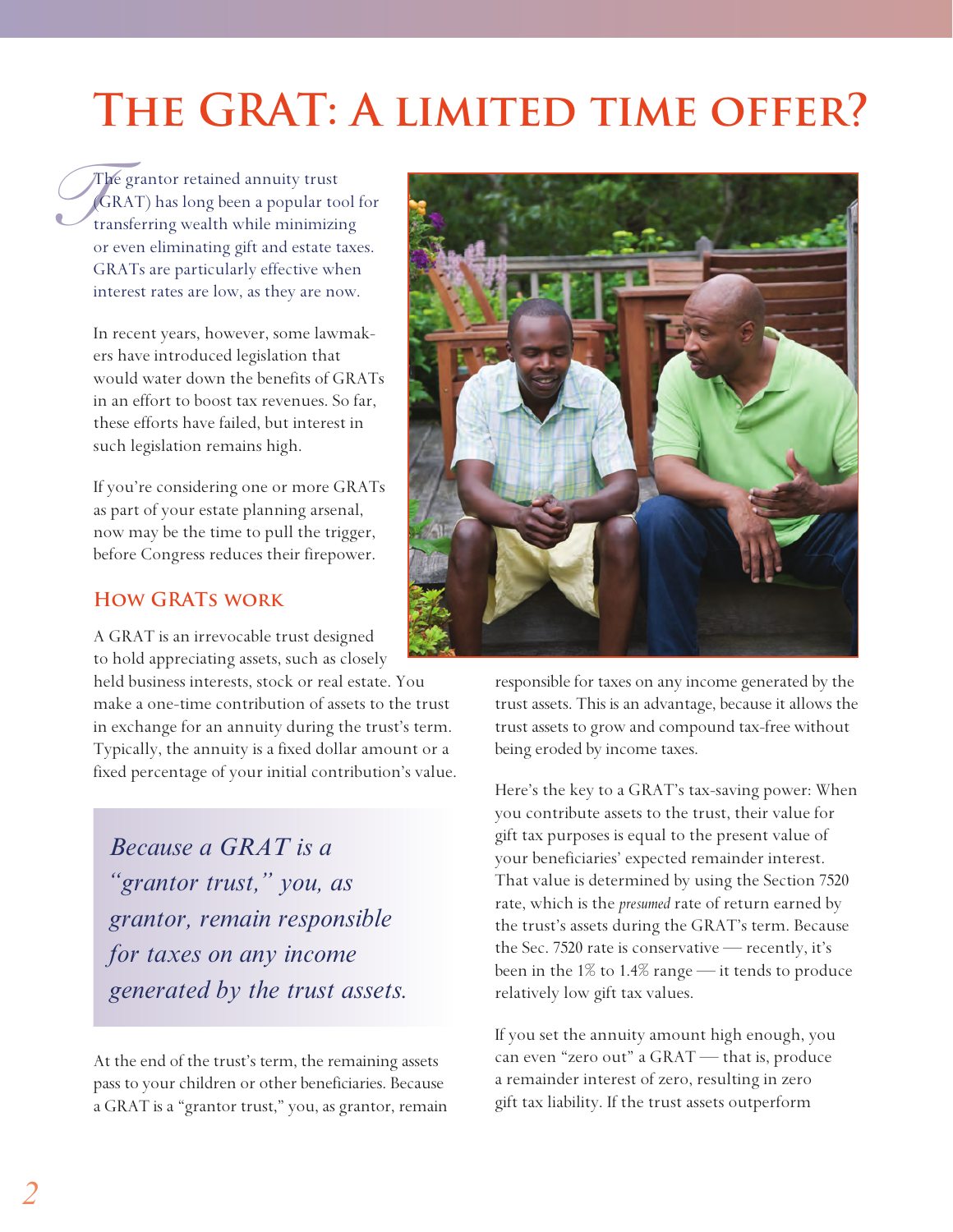the Sec. 7520 rate — which isn't hard to do in a low-interest-rate environment — the excess earnings pass to the beneficiaries tax-free. (See "A GRAT example" at right.)

#### **Watch out for mortality risk**

Long-term GRATs — those with trust terms of 10 years or more — offer certain advantages. By spreading the annuity payments over a longer period, you can defer income taxes. And a longer investment horizon increases the chances that the trust will outperform the Sec. 7520 rate.

But there's also a downside to long-term GRATs: To enjoy the tax benefits, you must survive the trust term. If you don't, all of the trust assets will be brought back into your estate and subject to estate taxes. To minimize this "mortality risk," it may be advisable to choose a short term — say two to four years — particularly if you're older or concerned about your health.

#### **Legislative proposals**

During the last few years, several lawmakers have proposed tax changes that would limit the benefits of GRATs. Typically, these proposals involve establishing a 10-year minimum term and a minimum remainder value, such as 10% of the value of the initial contribution — in other words, no more short-term GRATs and no more zeroed-out GRATs.

President Obama's 2014 budget proposal calls for a minimum 10-year term and would require a GRAT's remainder interest to have a value "greater than zero" at the time the interest is created.

#### **Act now**

If you're thinking about using GRATs to transfer wealth to your children or other beneficiaries, consider acting sooner rather than later, particularly if you wish to take advantage of short-term or zeroed-out GRATs. If a law establishing a minimum term or minimum remainder value is enacted, it will likely be too late.

But keep in mind that, even if lawmakers reduce the benefits of the GRAT, it'll continue to be an effective estate planning tool under the right circumstances.

### **A GRAT example**

Paul has already used up his \$5.25 million gift and estate tax exemption. He'd like to make a substantial gift to his son, Joe, but doesn't want to trigger gift taxes. Paul transfers \$5 million in stocks and other investments to a three-year grantor retained annuity trust (GRAT) for Joe's benefit at a time when the Section 7520 rate is 1.4%.

He sets the annuity payment at \$1,713,561, which, according to IRS tables, is the amount that will zero out the GRAT. In other words, if the GRAT assets earn a 1.4% return, the annuity payments will deplete the trust, leaving Joe with nothing.

If the GRAT outperforms the Sec. 7520 rate, however, Paul will succeed in transferring a substantial amount of wealth to Joe free of gift taxes. For example, if the trust earns a 6% return, Joe will receive approximately \$500,000 gift-tax-free.

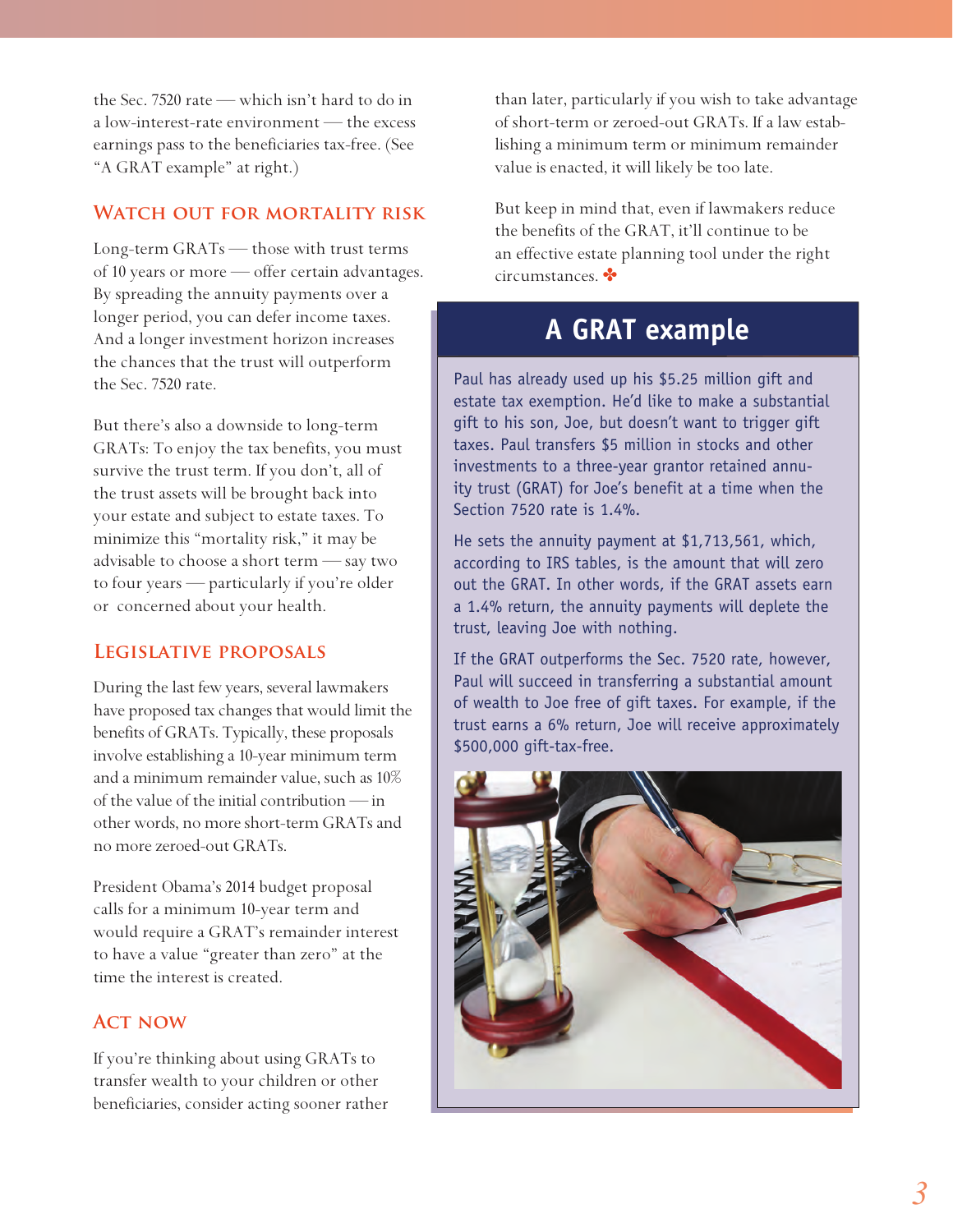## **International relations Estate planning for noncitizens**

*Fo*<br>*Fo*<br>U. als For U.S. citizens, the federal gift and estate tax rules are relatively straightforward: Citizens are subject to U.S. transfer taxes on their worldwide assets. They're also entitled to a generous lifetime gift and estate tax exemption, an annual gift tax exclusion, and a marital deduction that allows spouses to transfer unlimited amounts of property to each other tax-free. For noncitizens, however, things get a bit complicated.

#### WHERE'S YOUR DOMICILE?

The question of "domicile" is critical to international estate planning. According to IRS regulations, you acquire a domicile in a place "by living there, for even a brief period of time, with no definite present intention of later removing therefrom." Of course, the IRS can't read your mind, so it determines your domicile by examining a variety of factors, including the amount of time you spend in the United States, visa status, location of business interests and residences,



the domiciles of friends and family members, and community ties.

If you're a noncitizen who's deemed to be a U.S. domiciliary, then you're subject to U.S. gift and estate taxes on your worldwide assets, much like a U.S. citizen. You're also eligible for the \$5.25 million exemption, the \$14,000 annual gift tax exclusion and gift-splitting with your spouse (so long as your spouse is a U.S. citizen or domiciliary).

*Identifying taxable, U.S.-situated property is more complicated than you might think.*

If you're *not* a U.S. citizen or domiciliary — in other words, if you're a "nonresident alien" — then you're subject to U.S. gift and estate taxes only on property that's "situated" in the U.S. But your exemption drops to \$60,000. This represents a major tax trap for nonresident aliens. If a significant amount of your wealth is situated in the United States, your heirs may be facing a substantial estate tax bill.

#### **Where's your property?**

Identifying taxable, U.S.-situated property is more complicated than you might think. It includes U.S. real estate as well as tangible personal property such as art, jewelry, cars, boats, antiques and collectibles — physically located in the United States. But for intangible property — such as stock, LLC units, partnership interests and debt obligations — there are different rules for gift and estate taxes.

Generally, a nonresident alien's transfers of intangible property are exempt from U.S. gift tax, even if the property is located in the United States. For *estate* tax purposes, however, certain transfers of intangibles are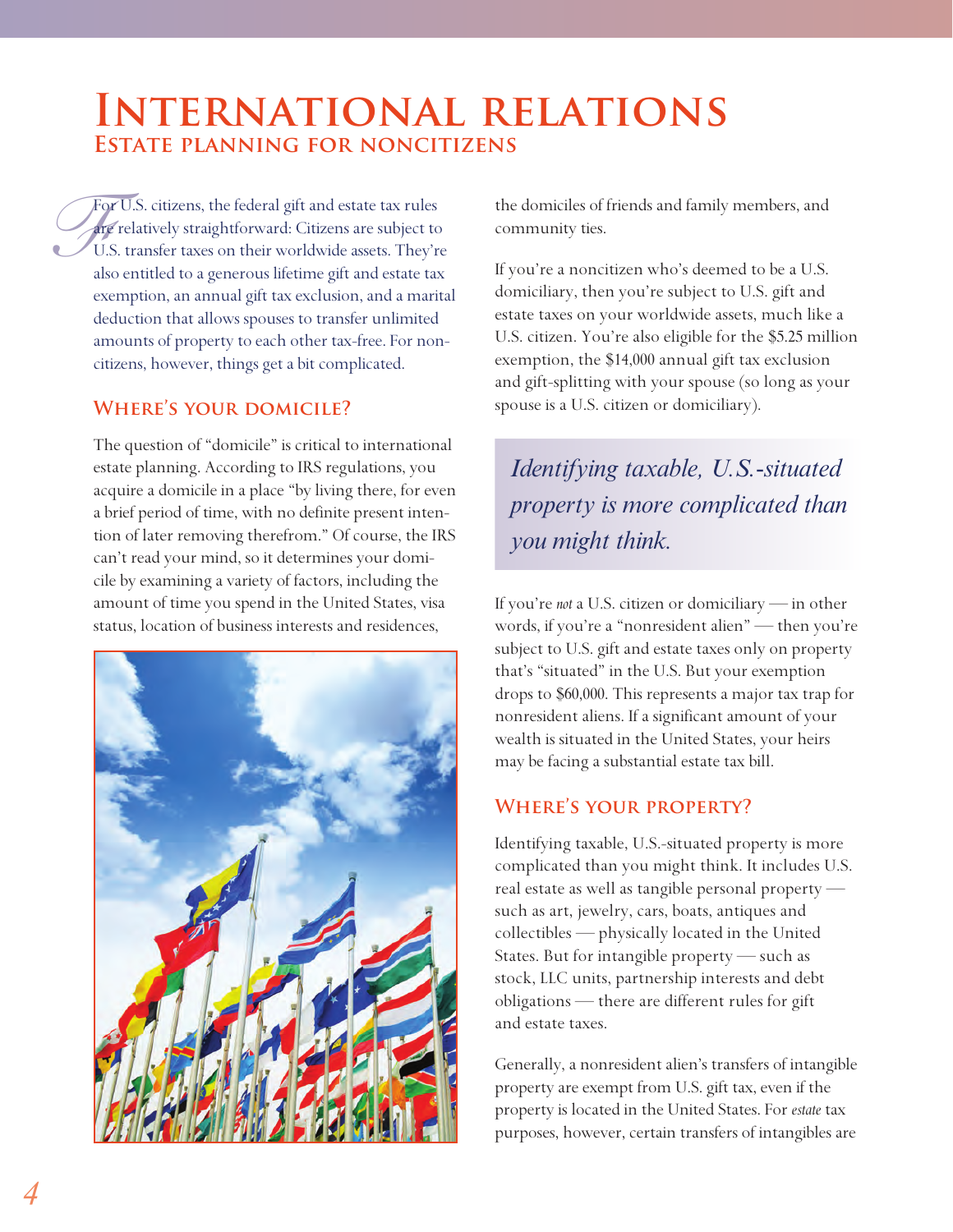taxable, including stock in a U.S. corporation and, in some cases, partnership interests, LLC units and debt obligations (including certain bank deposits).

A full discussion of the rules regarding the tax situs of property is beyond the scope of this article, but if you're a nonresident alien with U.S. property interests, it's important to review the rules with your estate planning advisor and consider strategies for reducing your tax exposure. For example, it may be possible to avoid U.S. estate taxes by holding U.S.-situated assets through a properly structured and operated foreign corporation. In some cases, tax treaties between the United States and other countries may provide additional protections.

#### WHAT ABOUT THE **marital deduction?**

For U.S. citizens, the unlimited marital deduction is an important estate planning tool. But can noncitizens also take advantage of the deduction? The answer, as with so many tax questions, is "it depends."

The unlimited marital deduction is available if the *recipient* of a transfer is a U.S. citizen, even if the transferor is a noncitizen. If the recipient is a noncitizen,

however, the deduction isn't available, so additional planning is required. Options include:

- ✦ Using the transferor's lifetime exemption to make tax-free transfers to the noncitizen spouse,
- ✦ Making annual exclusion gifts (currently, the annual exclusion for gifts to a noncitizen spouse is \$143,000), and
- ✦ Transferring assets to a qualified domestic trust (QDOT). A QDOT must meet a variety of requirements designed to ensure that the assets stay in the United States and are eventually subject to estate taxes.

Of course, the most effective option, at least from an estate planning perspective, is for the noncitizen spouse to become a U.S. citizen.

#### **Assess your situation**

If you or your spouse is a noncitizen, be sure to consult your estate planning advisor to discuss the potential impact on your estate plan and strategies you can use to minimize adverse tax consequences.

# **AVOID PROBATE TO KEEP** YOUR ESTATE PRIVATE

Fe<br>*F*<br>is u Few estate planning subjects are as misunderstood as probate. But circumventing the probate process is usually a good idea. Why? Because the process is a public one — meaning anyone can learn what assets you owned during your lifetime and how they'll be distributed after your death. This can lead to family disputes over asset distribution.

You can keep much (or even all) of your estate out of the probate process (and the public eye) by using the right estate planning techniques.

#### PROBATE 101

Probate is a legal procedure in which a court establishes the validity of your will, determines the value of your estate, resolves creditors' claims, provides for the payment of taxes and other debts and transfers assets to your heirs.

Is probate ever desirable? Sometimes. Under certain circumstances, you might feel more comfortable having a court resolve issues involving your heirs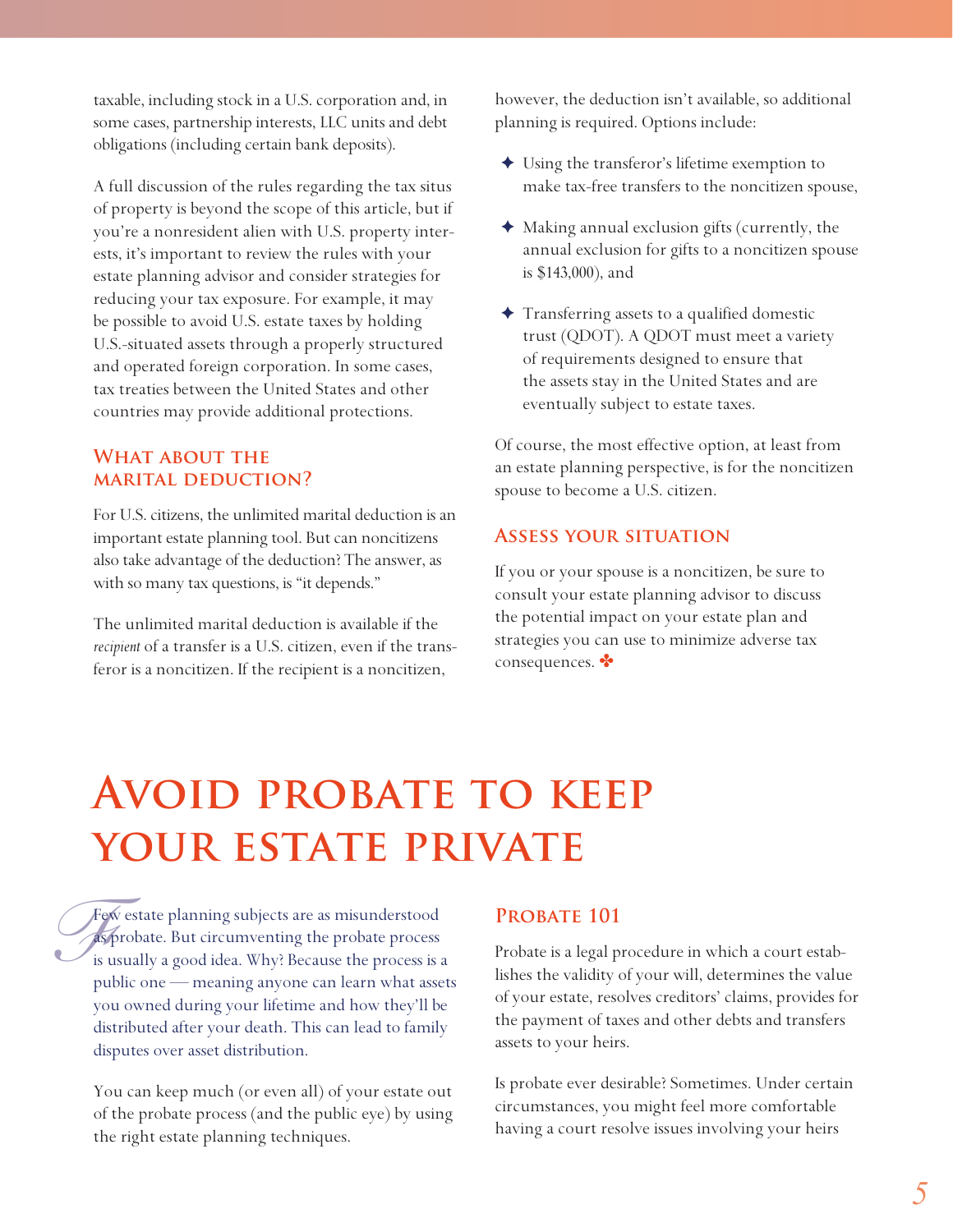

and creditors. Another possible advantage is that probate places strict time limits on creditor claims and settles claims quickly.

#### **Avoiding (or minimizing) probate**

There are several tools you can use to avoid (or minimize) probate. (You'll still need a will and probate — to deal with guardianship of minor children, disposition of personal property and certain other matters.)

The simplest ways to avoid probate involve designating beneficiaries or titling assets in a manner that allows them to be transferred directly to your beneficiaries outside your will. So, for example, be sure that you have appropriate, valid beneficiary designations for assets such as life insurance policies, annuities and retirement plans.

For assets such as bank and brokerage accounts, look into the availability of "pay on death" (POD) or "transfer on death" (TOD) designations, which allow these assets to avoid probate and pass directly to your designated beneficiaries. However, keep in mind that, while the POD or TOD designation is permitted in most states, not all financial institutions and firms make this option available.

For homes or other real estate  $-$  as well as bank and brokerage accounts and other assets — some people avoid probate by holding title with a spouse or child as "joint tenants with rights of survivorship" or as "tenants by the entirety." But this has three significant drawbacks: 1) Once you retitle property, you can't change your mind, 2) holding title jointly gives the joint owner some control over the asset and exposes it to his or her creditors, and 3) there may be undesirable tax consequences.

Approximately 20 states permit TOD deeds, which allow you to designate a beneficiary who'll succeed to ownership of real estate after you die. TOD deeds allow you to avoid probate without making an irrevocable gift or exposing the property to your beneficiary's creditors during your lifetime.

*The simplest ways to avoid probate involve designating beneficiaries or titling assets in a manner that allows them to be transferred directly to your beneficiaries outside your will.*

#### **Consider a living trust for larger estates**

Bear in mind that the right strategies depend on the size and complexity of your estate. For larger, more complicated estates, a living trust (also commonly called a "revocable" trust) generally is the most effective tool for avoiding probate. A living trust involves some setup costs, but it allows you to manage the disposition of all of your wealth in one document while retaining control and reserving the right to modify your plan.